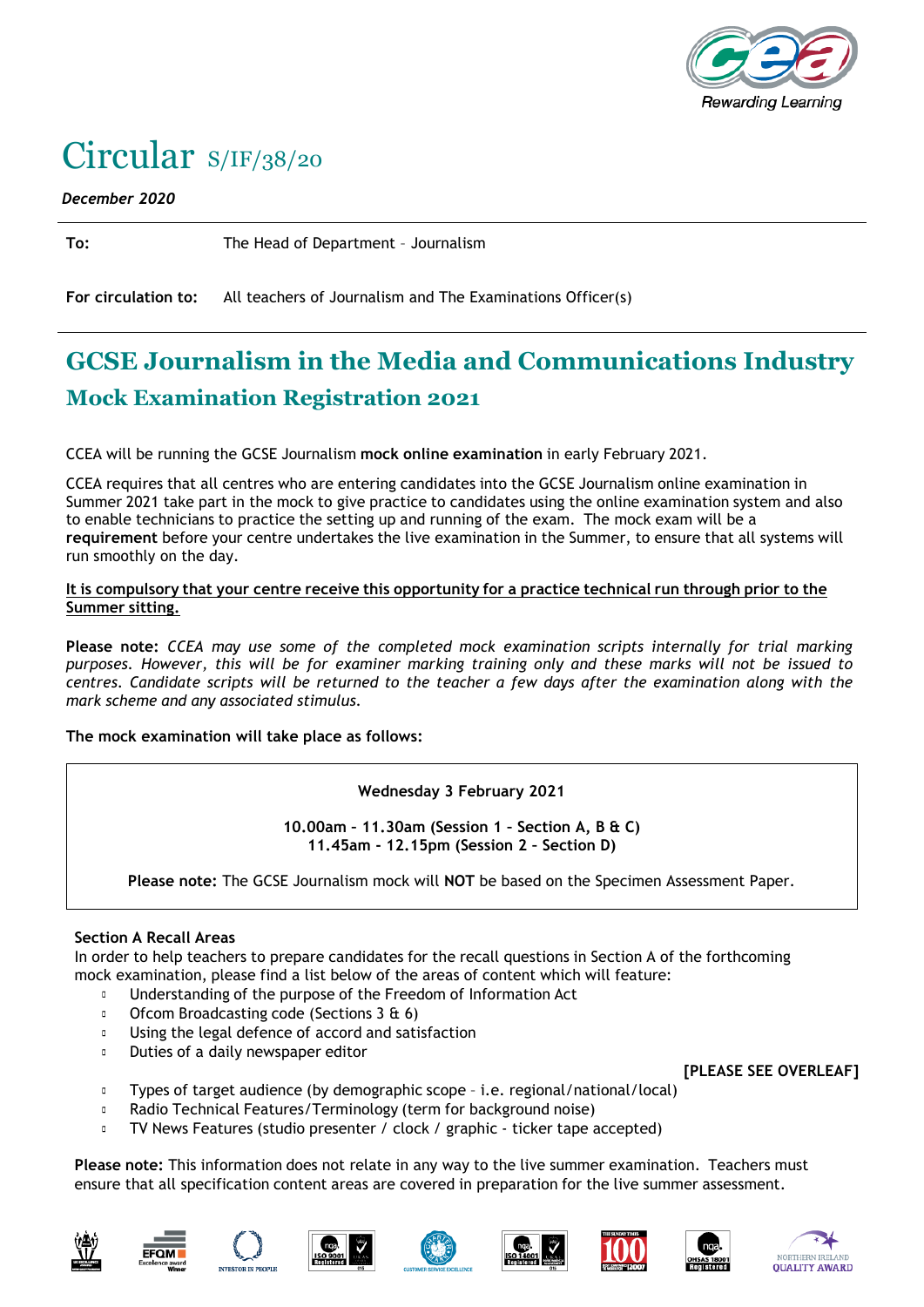

#### **Section D Pre‐Release**

The Section D pre-release material, which candidates can view in advance of the mock examination, will be issued at time of registration.

#### **Mock Examinations Registration Process**

#### **Registration Deadline:**

The **closing date** for registration is *Wednesday 6th January 2021*.

*\*\** **ALL** registrations for **ALL LEVELS** must be complete by this date, *due to the transfer of files to C2k* Schools. The files will be automatically rolled out based on the Mock registration list provided to C2k by *CCEA. Failure to register by this date may mean that your centre cannot participate in the mock examinations and potentially the Summer Examination Series. \*\**

#### **Registration Link:**

To enter for the mock examinations **teachers** must **register** their candidates online via the website: [http://www.ccea.org.uk/journalismregister.](http://www.ccea.org.uk/journalismregister) Before registering please have the **teacher and technician's name**, **email address** and your **centre number** to hand.

Registration **opens** for teachers on *Monday 7 th December 2020* when the above link will be activated.

#### **Candidate Logins:**

Once registered, a page will display the **candidates' logins** which teachers should make a note of. These numbers are generated exclusively for use in the mock exam. They are **NOT** the pupils' usual candidate numbers. These will be displayed on the web page after registration and will also be emailed to the teacher.

**Teacher Instructions and Step by Step Guide:** The teacher must download the *Teacher Instructions* and *Step by Step Guide* booklets using the link provided. These documents provide instructions on how to run the mock examination. The teacher must then give the *Step by Step Guide* booklet to the school technician as it relates to the technical set up and running of the mock examination.

#### **Mock Exam Hard Copy Hand‐outs:**

**Part 1 Questions 10 & 12 Stimulus Insert and Part 2 Question 13 Pre‐Release Material** Please note that the insert for use in Questions 10 and 12 (Part 1) and the pre‐release material for use in Question 13 (Part 2) will be emailed to teachers once they have registered. Teachers should ensure that:

- the Question 13 pre-release material is issued to students in advance of the exam; and
- the insert for Questions 10 and 12 must only be issued to students at the start of the exam sitting.

**[PLEASE SEE OVERLEAF]**

A clean copy of the Question 13 pre‐release material and the Questions 10 and 12 insert must be made available to all candidates during the mock exam sitting.

#### **On the Day Password:**

The **password** for use on the day will be sent by **email** on *Wednesday 27th January 2021* to the **teacher**.

**Examinations Windows OS only compatibility:** Please note that the Journalism examinations will **NOT** be available on Mac computers that do not have Windows OS.